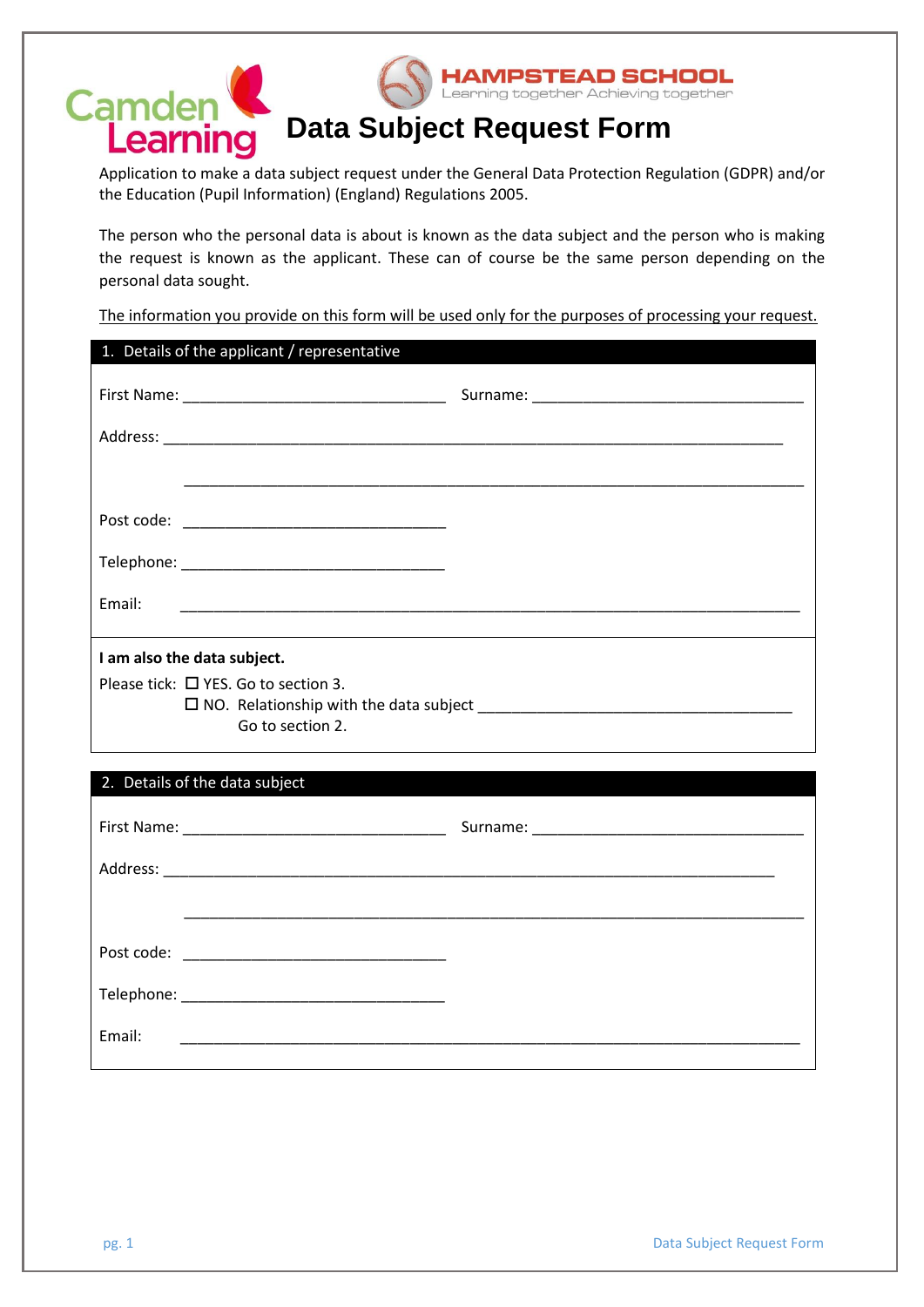#### 3. Details of the Data Subject Request

Please tick as needed:

- □ Subject Access Request
- □ Educational Records Request
- $\square$  Request for Rectification
- $\square$  Request for Erasure
- $\square$  Request for Restrict Processing
- $\square$  Objection to processing

*(Please refer to point 4 for the key differences between a Subject Access Request and an Educational Records Requests and, for further information regarding the above data subject requests)*

### 4. Further information regarding the different Data Subject Requests

### **Subject Access Requests and Educational Records Requests:**

You have the right to access your personal data and this is commonly referred to as Subject Access. In schools, the majority of subject access requests also contain requests for educational records.

The definition of what information is covered by these two requests is not something requestors are expected to know. The Information Commissioner's Office (ICO) gives an easy to follow explanation on their website:<https://ico.org.uk/your-data-matters/schools/pupils-info/>

The key differences between these two schemes of access are:

- Timescale Under Subject Access, the school has one calendar month to respond and, for Educational Records requests, the school has 15 school days to respond.
- The cost Subject Access will not be charged for. Viewing the Educational Records cannot be charged for, but providing a copy to you may incur a cost.

In cases where you are requesting information about a child, for Subject Access, the legislation states that the rights belong to the child. This means we may need to assess the child's ability to understand their rights and whether they consent to the request.

In cases where the Educational Record is requested, the legislation provides this right to the parents.

What this means in practice is that information that does not make up the educational record can be withheld from the parent if the child does not consent to disclosure.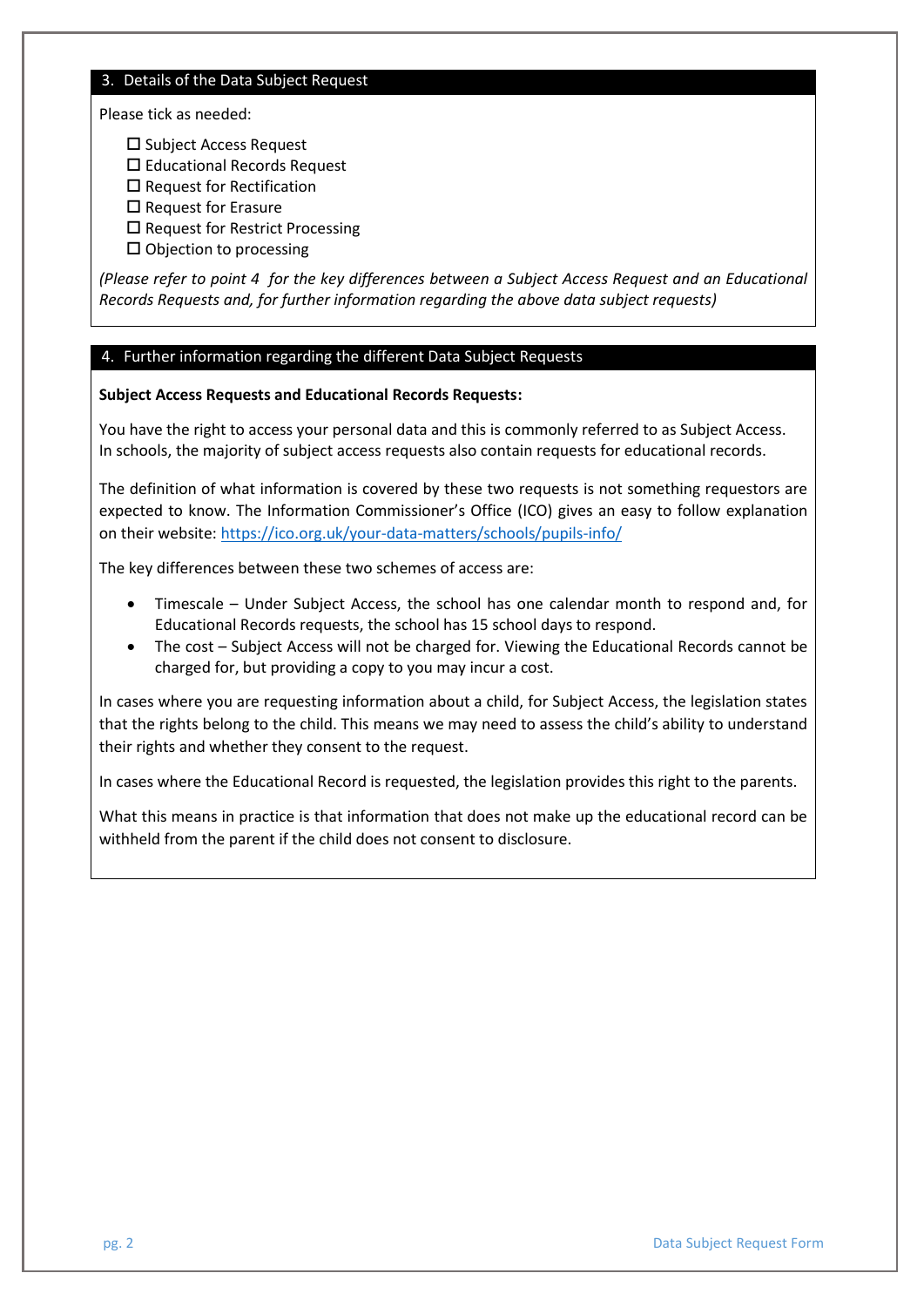Current legislation also gives you the right to:

- **Request for Rectification** you have the right to have inaccurate personal data rectified, or completed if it is incomplete.
- **Request for Erasure** you have the right to have personal data erased.
- **Request for Restrict Processing** you have the right to request the restriction or suppression of your personal data.
- **Objection to processing** you have the right to object to the processing of your personal data in certain circumstances.

We will respond to any of the above requests without undue delay and within one month of receipt.

You can find more detailed information about the above rights by checking the Information Commissioner's Office (ICO) website: [https://ico.org.uk/for-organisations/guide-to-the-general-data](https://ico.org.uk/for-organisations/guide-to-the-general-data-protection-regulation-gdpr/individual-rights/)[protection-regulation-gdpr/individual-rights/](https://ico.org.uk/for-organisations/guide-to-the-general-data-protection-regulation-gdpr/individual-rights/)

# 5. Details of the information sought

Please provide a clear and detailed description of the information your request is about. This includes dates, departments and/or any additional information which will enable us to locate it.

*Please continue on a separate sheet if required.*

# 6. Proof of your identity / consent

Please send us copies of **two** documents that prove who you are.

- One must be photographic (such as a valid passport or driving licence) and;
- One must prove your current address (such as a recent electricity bill, or council tax bill).

Alternatively, if you are in regular contact with the school, you may wish to arrange an appointment to confirm identification in person. However, proof of address will be required regardless unless collection of information will be in person also.

Please tick either:

 $\square$  The information requested is about myself.

If you're a pupil making a request for yourself, you don't need to provide ID, but you need to hand this form in to the school office so we know this request is from you and no one else.

 $\square$  I am the parent/guardian requesting access to my child's personal data.

 $\Box$  I am representing another individual - In addition to the required identification outlined above, please send us one form of identification and written permission from the person that the information is about, stating that we can give you their information.

Please note that in some circumstances we may need to verify authenticity.